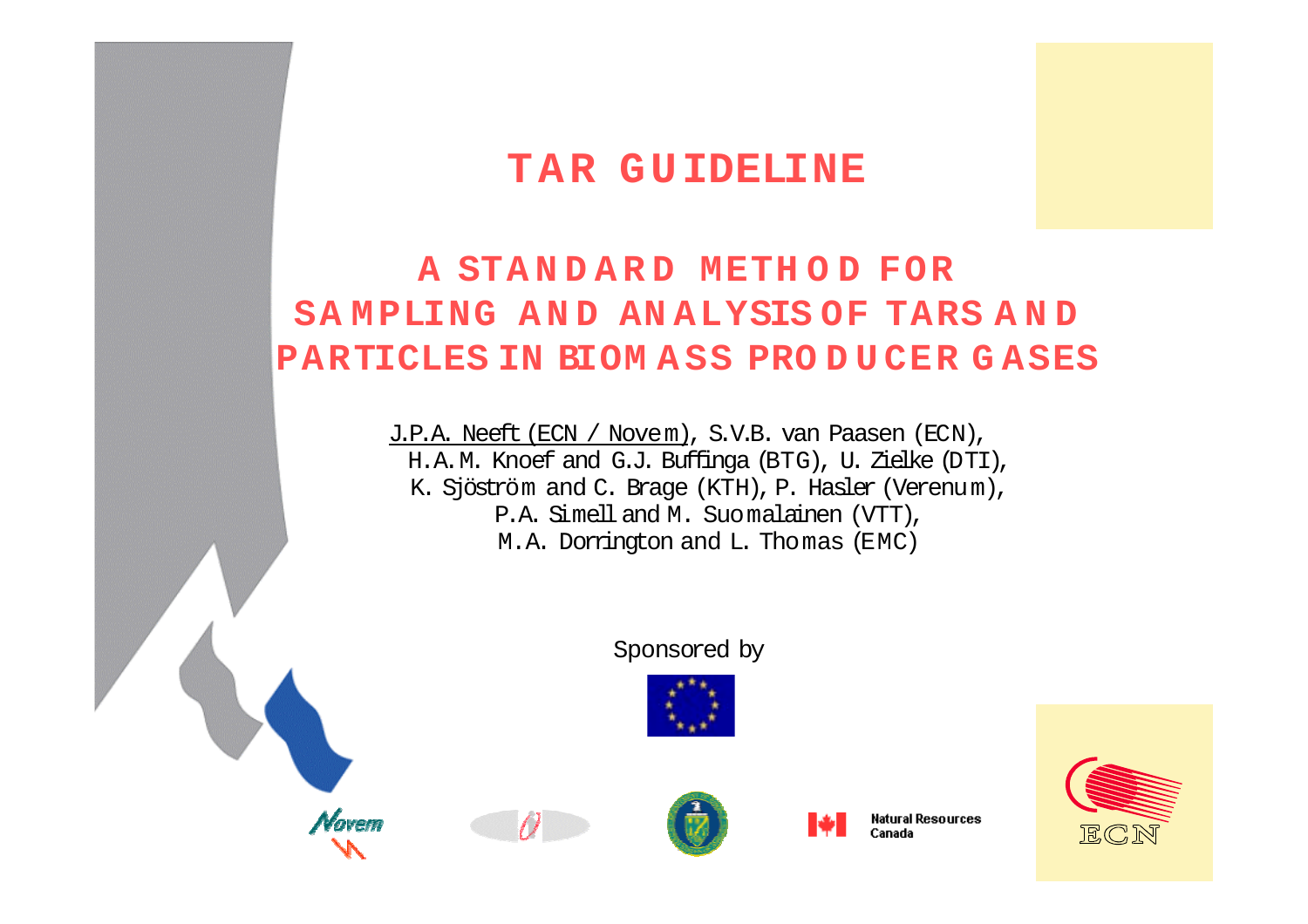### **Contents**

- Aim of this presentation
- Introduction
- Outline of the Guideline
- Definition of tar
- Use in practice and standardisation
- Conclusions and acknowledgement
- Discussion

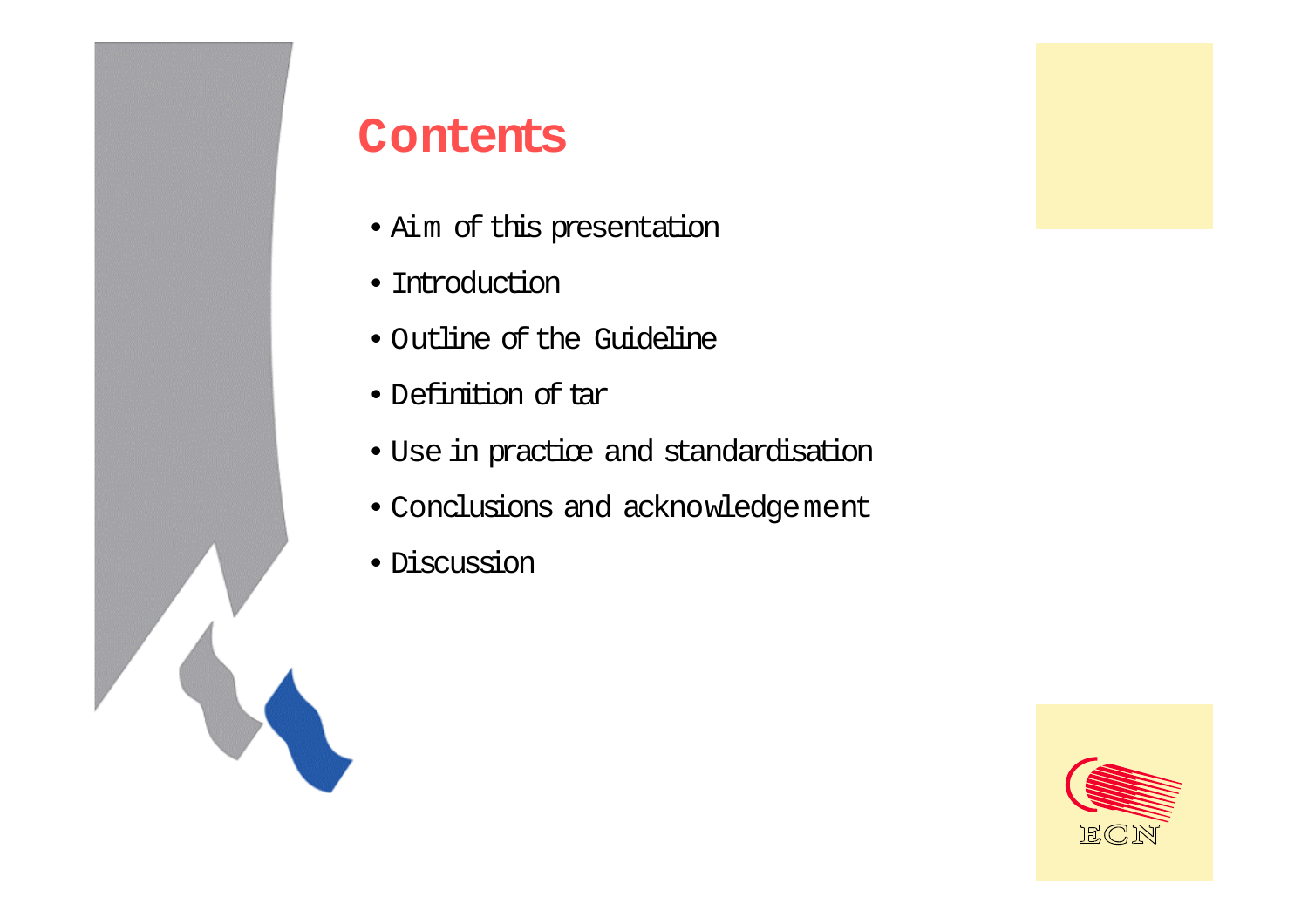## **Aim of this presentation**

1.Present project "Tar Protocol"

2.Start discussion on questions 'do we have to define the word "tar" ?''do we need a Protocol, Guideline or Standard ?'Discussions will continue tonight in Expert Meeting  $(19.00 - 22.00)$ , same room)

Results will be presented in Session O2J (Friday morning, 10.00 - 11.00)

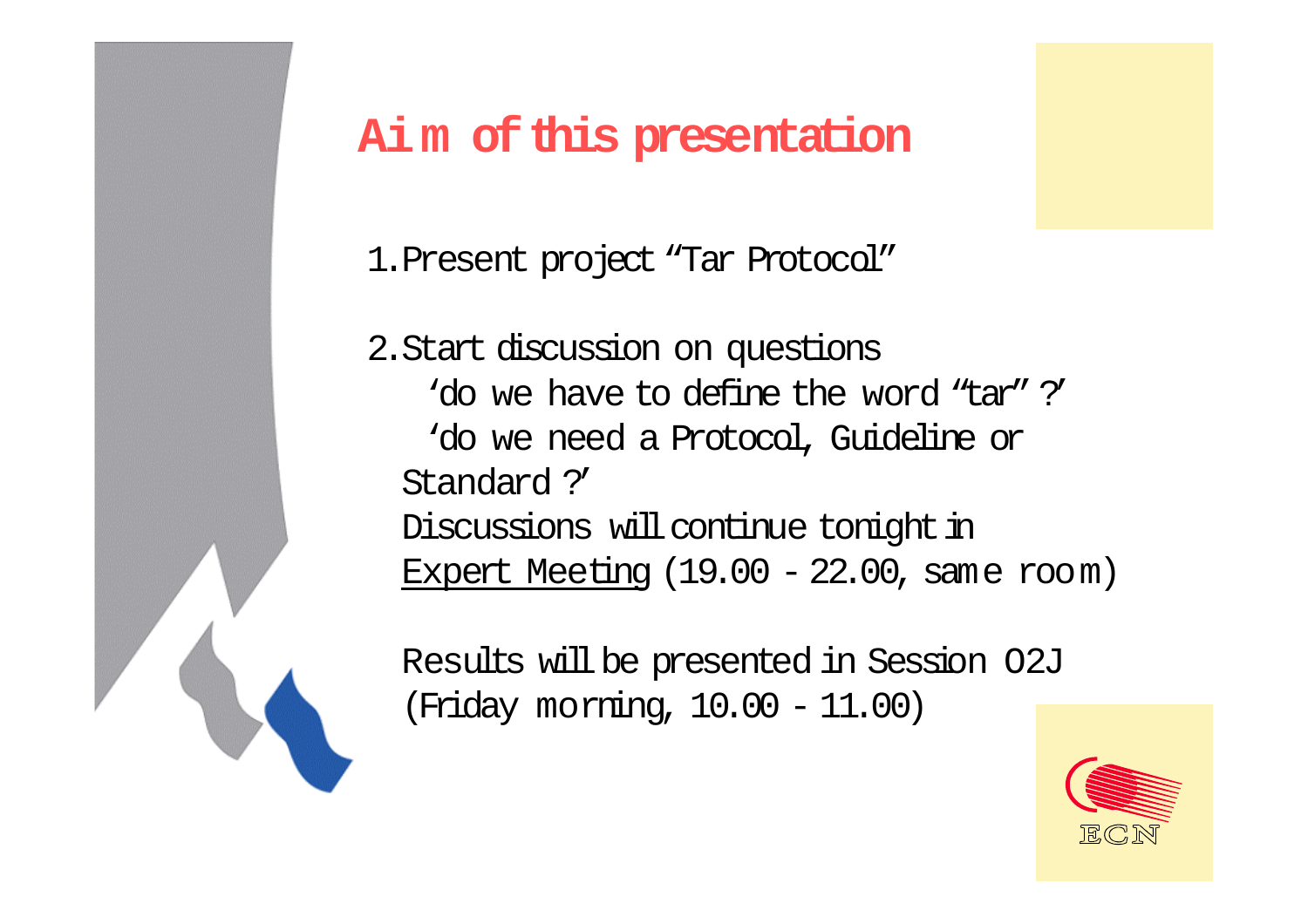

# **Introduction -Project "Tar Protocol"**

Project was executed by 17 partners from Europe and North-America:



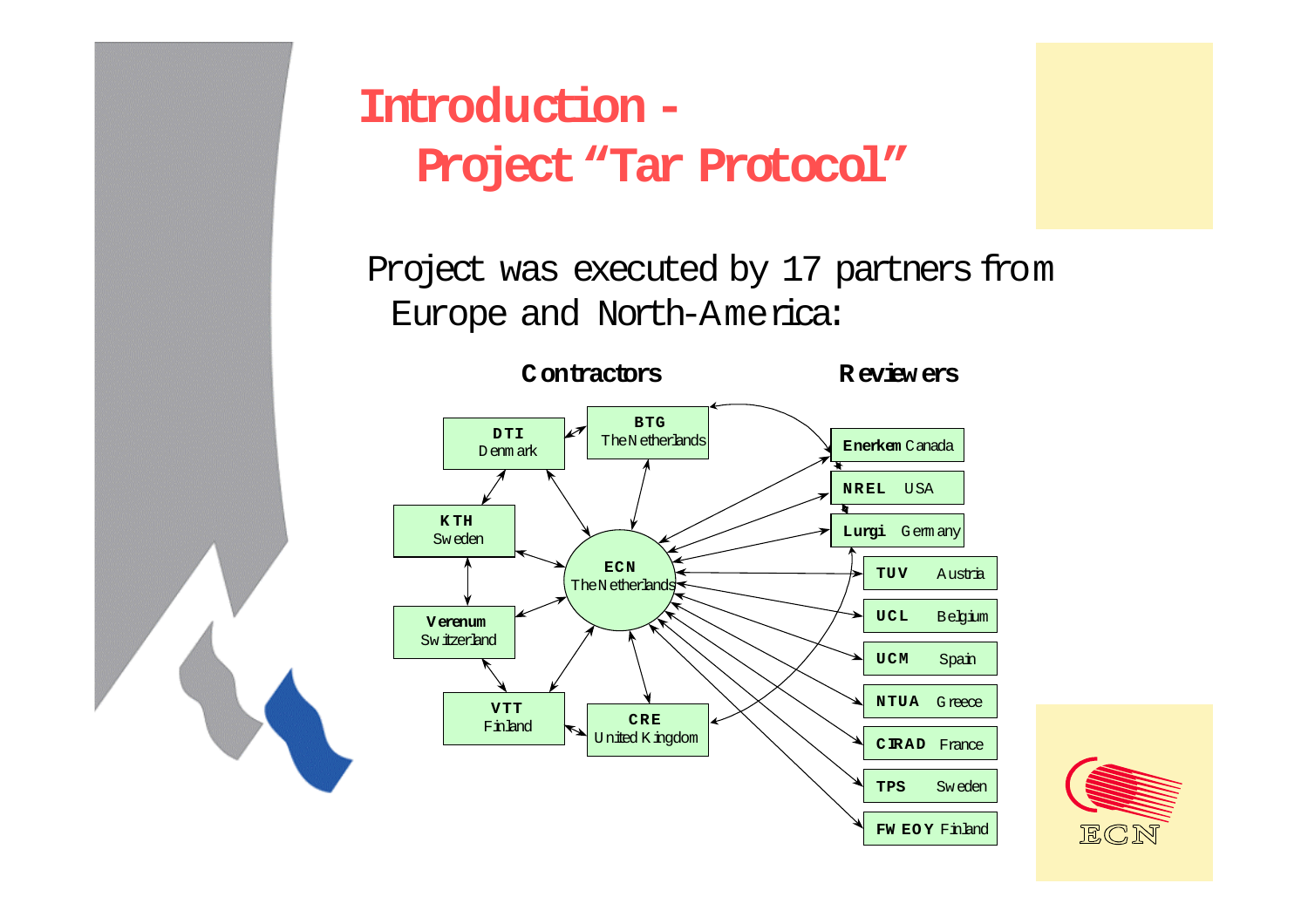# **Introduction -Project "Tar Protocol"**

Aim of the project is to:

(1) Develop a Guideline:

- Describing necessary equipment and procedures for sampling-, post-sampling- and analysis of tars
- Suitable for measurement of tars at allrelevant conditions  $(0 - 900^{\circ}\text{C}; 0.9 - 60 \text{ bars})$  and concentrations (1 mg/m $^3_{\rm n}$  – 100 g/m $^3_{\rm n})$

- Simultaneous measurement of particles and soot



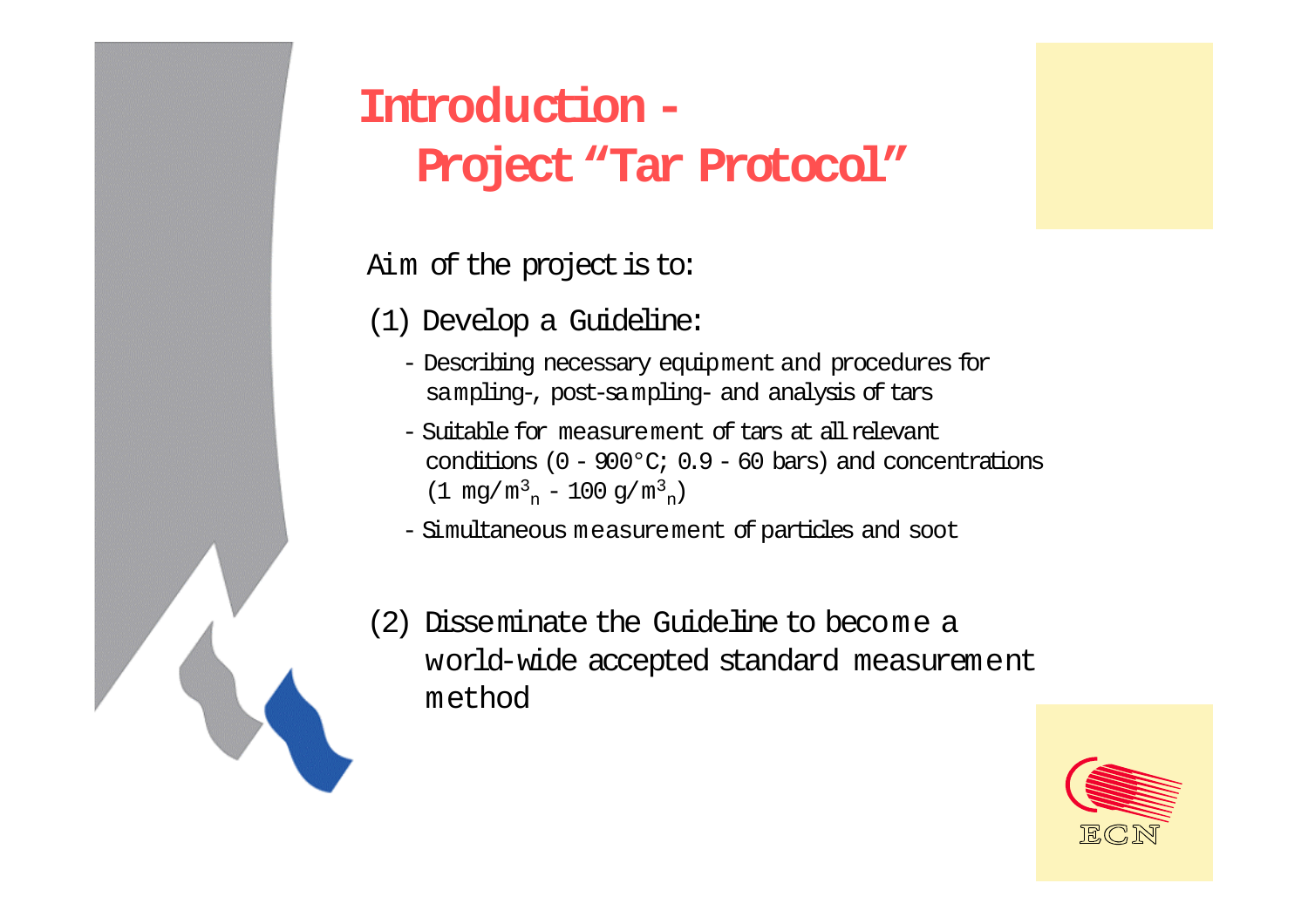

less

# **Introduction -Project "Tar Protocol"**

- We renamed the Protocol into "Guideline" as:
- **Protocol** <sup>=</sup> Outcome oftwo Working Groups (1998)
- **G uideline** <sup>=</sup> Method to be recom <sup>m</sup> ended and basis for comparison, nothing more and nothing

### (see later)

**Standard** <sup>=</sup> Method to be approved by certification institute *(e.g.* CEN).

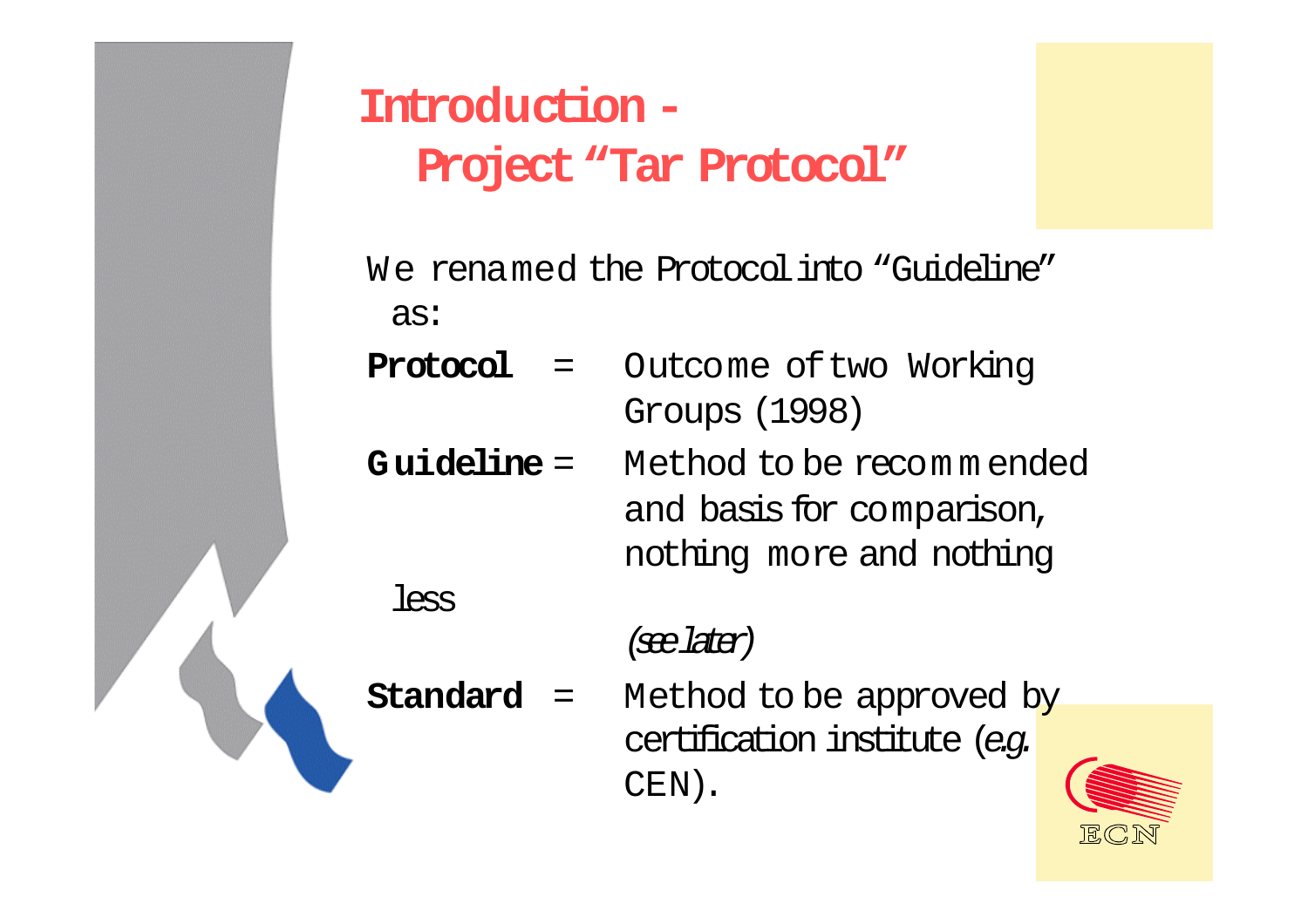### **Outline of the Guideline**

The Guideline is a modular method:

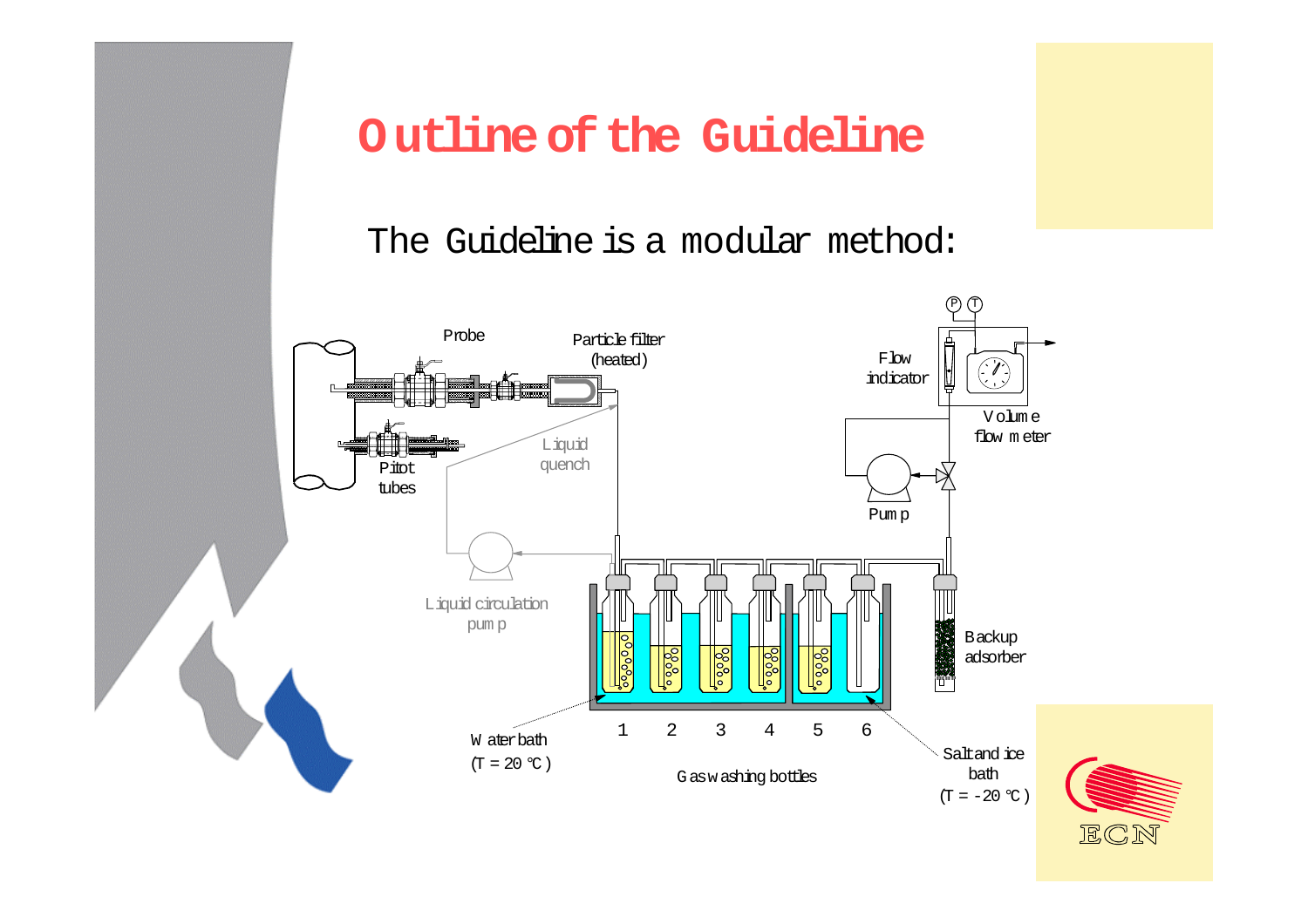

## **Outline of the Guideline**

### Figure of sampling train



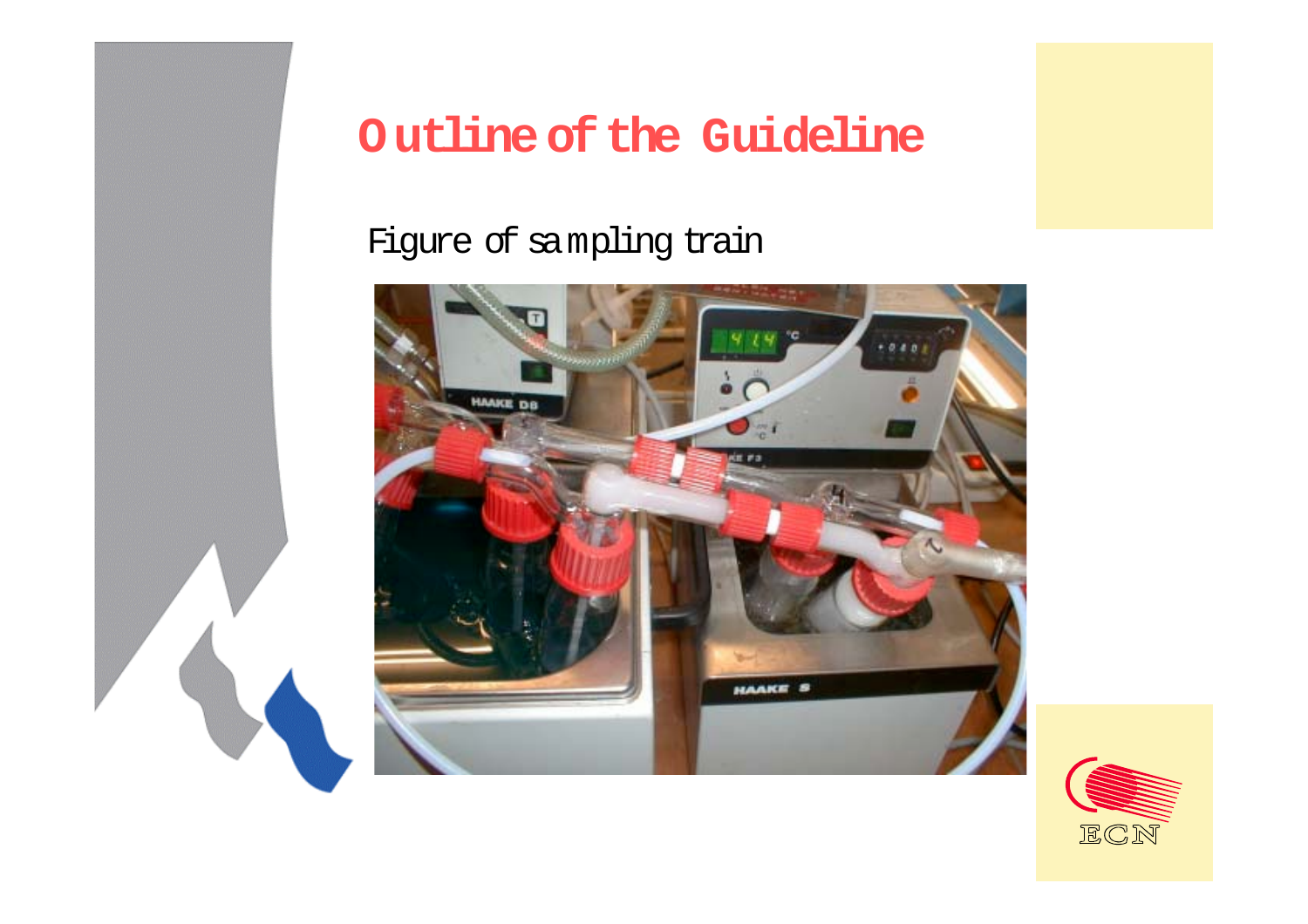

## **Outline of the Guideline**

### Sampled tars on impinger bottles



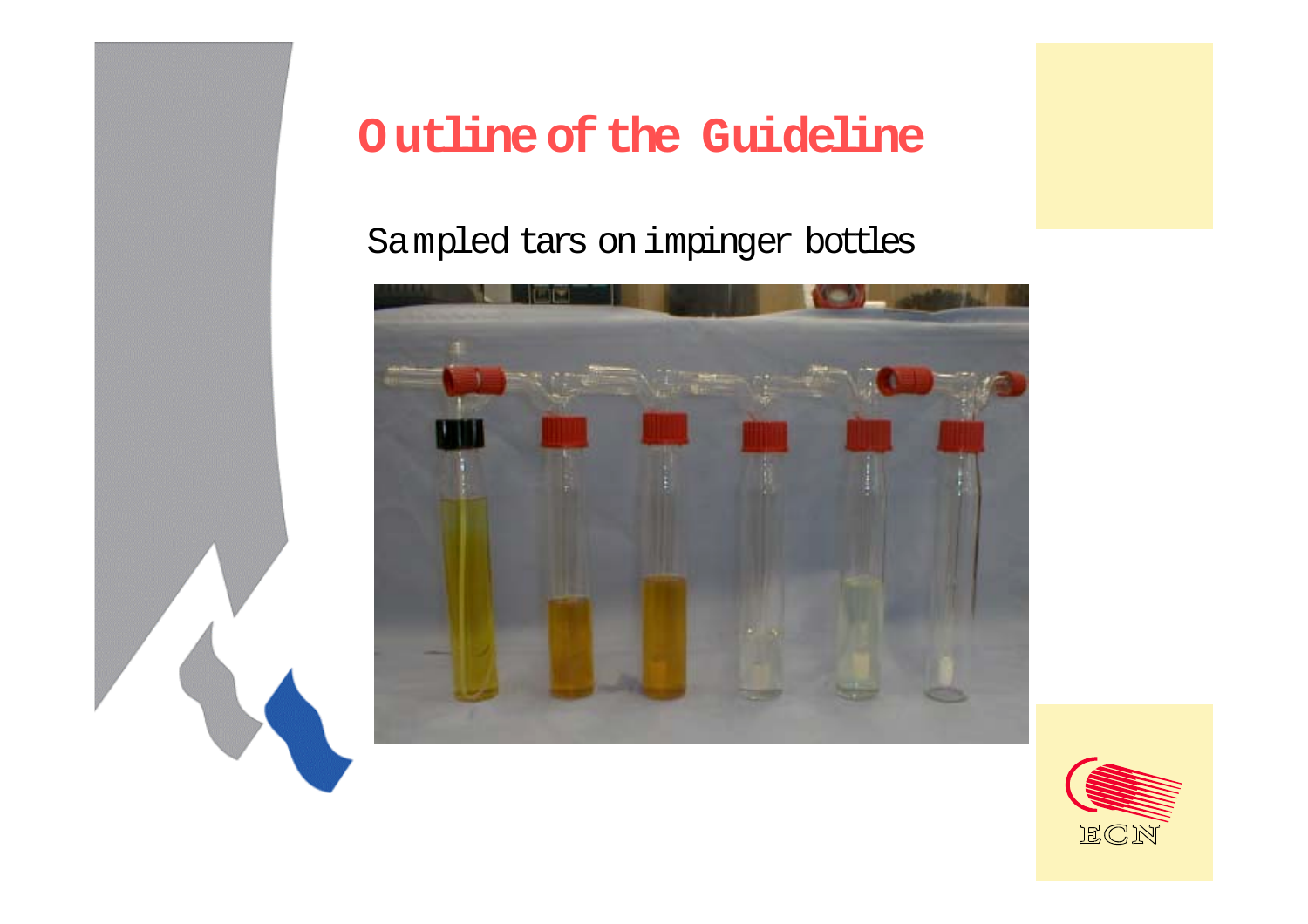# **Outline of Guideline -R& D Results**

Main R&D results are:

- Aerosol formation is a major problem in tar sampling Result is incomplete tar collection = > a liquid solvent is needed
- Selection of liquids gave 4 candidates DCM, ethanol and 1-methoxypropanol have disadvantages = > isopropanolis an appropriate and the selected solvent
- Even with a solvent, quantitative collection isnot obvious => sampling train must be carefully designed Imp. Traintemp.: 4x +20°C 2x-20°C + a quartz filter or frits

CONCLUSION: A Guideline ensures good sampling and analysis procedures over a wide range of conditions

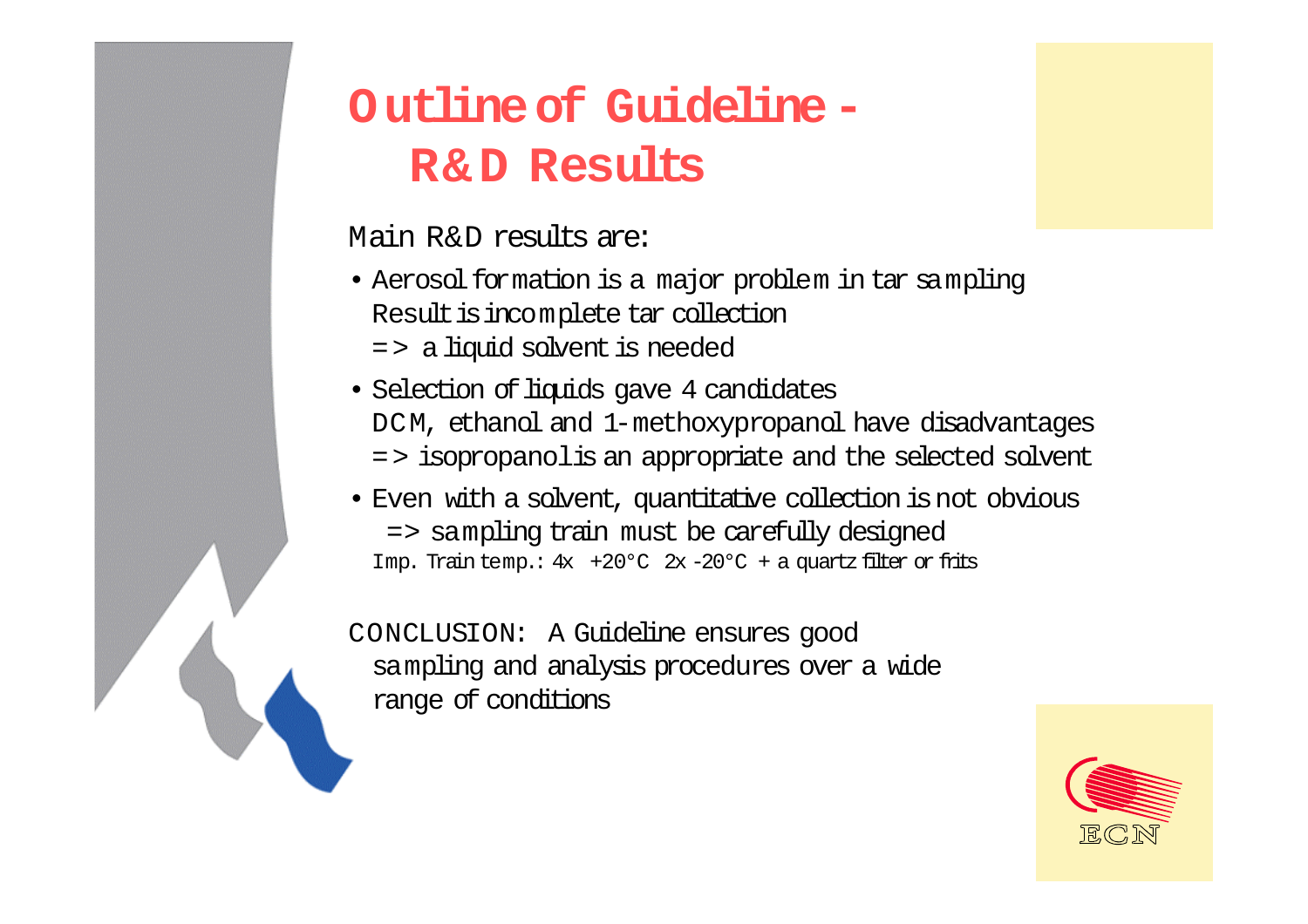

# **Outline of Guideline**

#### **- R& D Results**

Tars are found in sixth impinger bottle as well as after the impinger train



Y-axis: Sum of tarcompounds measured by GC up to pyrene. Tarscollectedin 1-Methoxy-2-propanol at 0°C(1-4)and -70°(5-6)

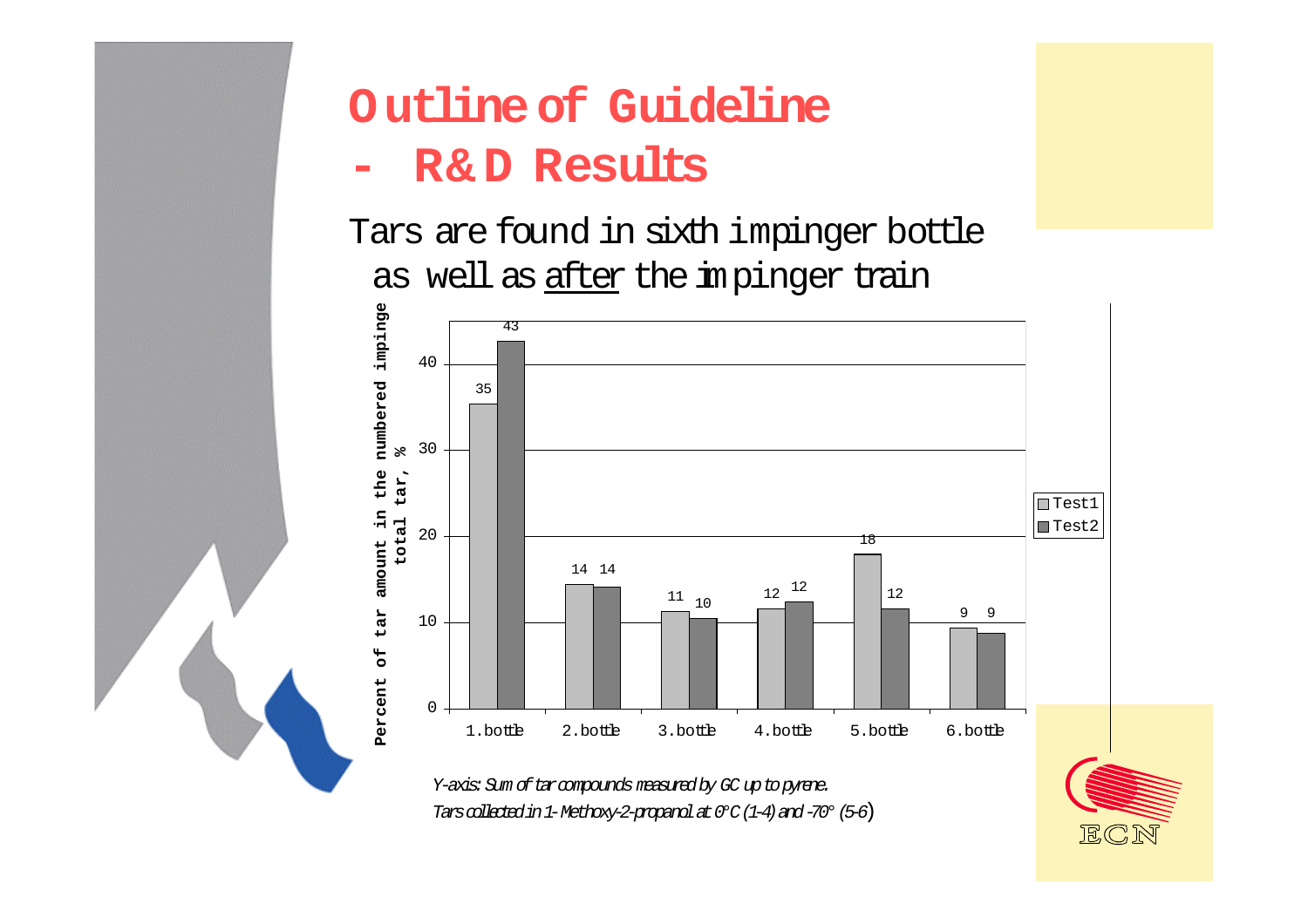### **(Definition oftar)-Intermezzo -**

### Analysis of tars  $\Rightarrow$  two possible numbers:

- Gravimetric (evaporation / condensation)
- Compounds analysis



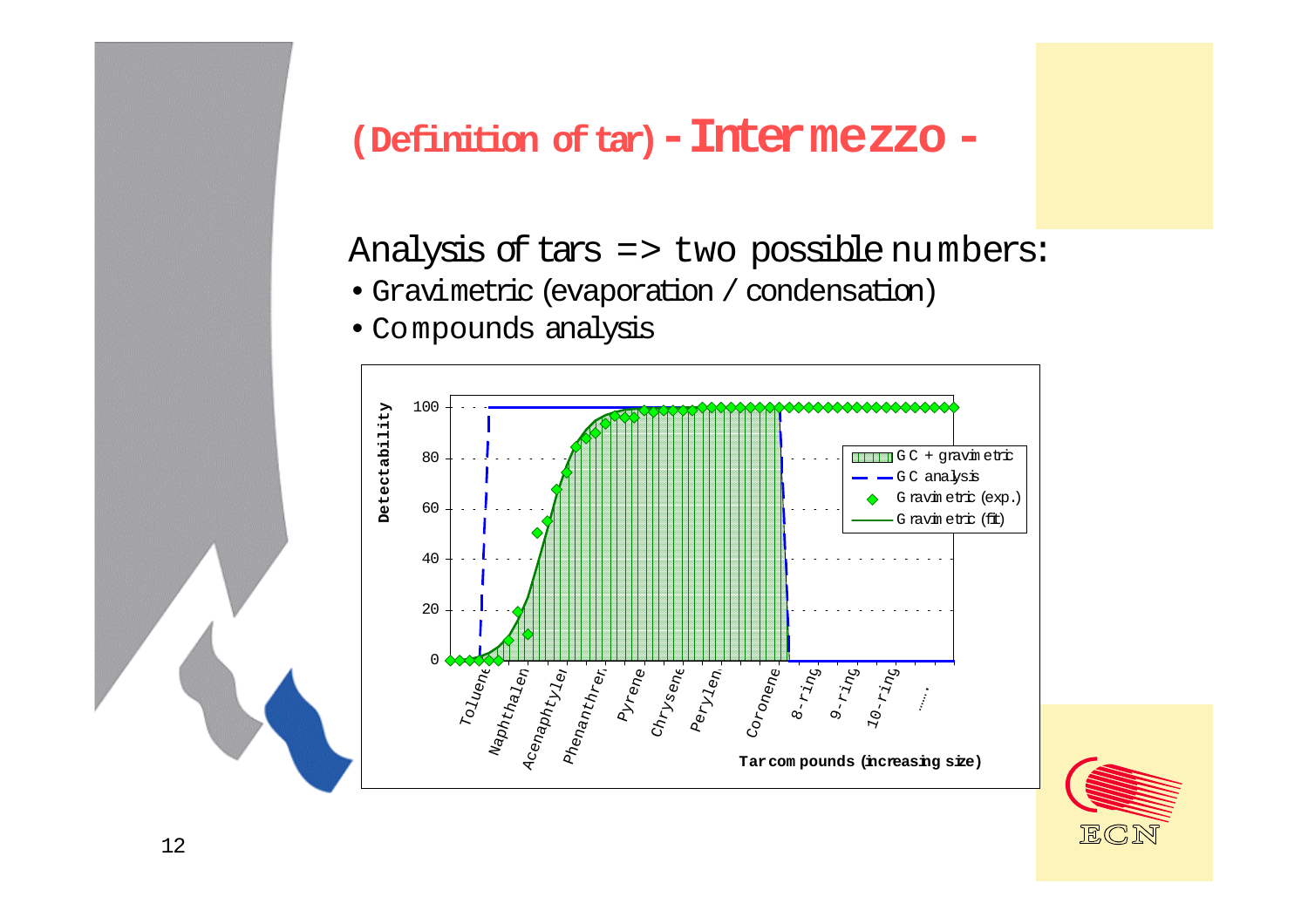## **Definition of tar**

Definition is controversial: "what are tars"?

We believe and propose that the word "tar"

- irrespective of the definition given, will always cause discussion and confusion as it is used in several fields and applications never having exactly the same meaning
- For example: even defined as "compounds that condense" isambiguous as condensation or contamination varies with T, p, [tar], [H $_{\rm 2}$ O]

If a definition causes confusion and is ambiguous, then:

**D O N OT D EFINE !**

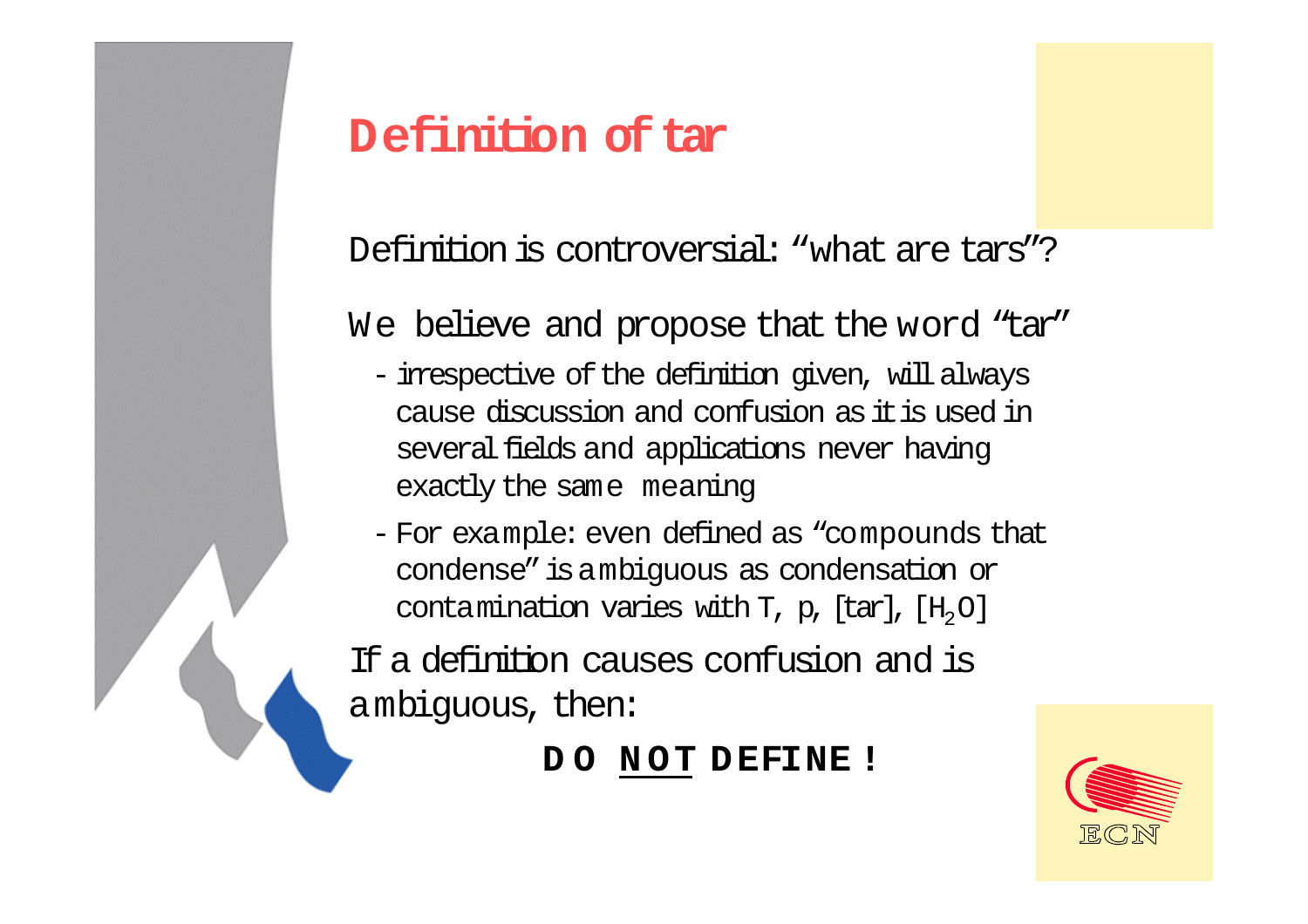

How to measure "tars" when we accept that "tar" itis an ambiguous term without well-defined meaning?

we can measure "tars" once *we defire what* we measure !

How to compare "tars"?

'

- Measure with the same method  $(=$  same definition);
- Measure with different methods using the same definition

(=> other methods. First: compare iftwo methods give same resultat conditions considered)

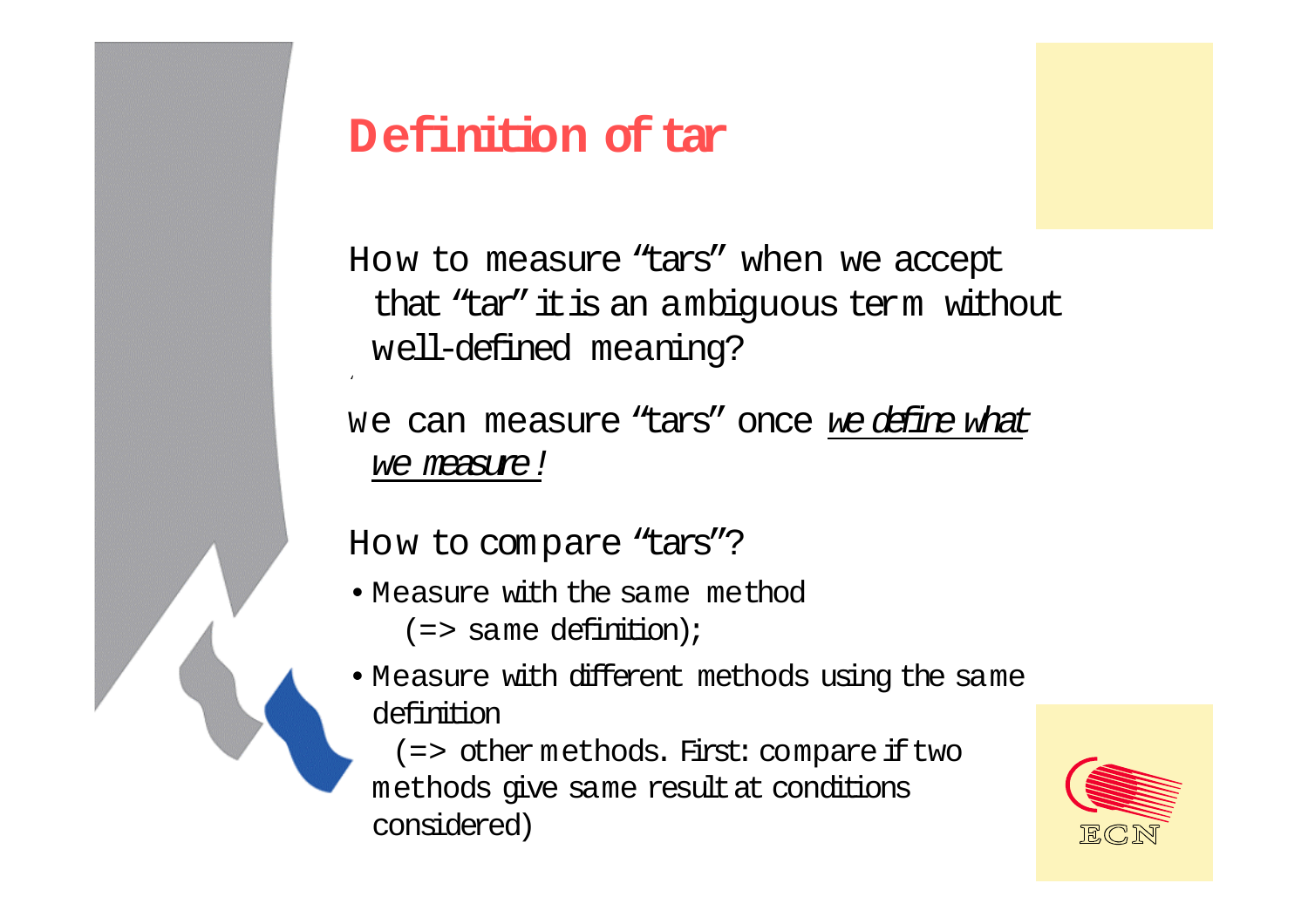

## **Definition oftar**

### **Example:**

Comparison of Guideline with SPA method:



Conclusion: methods give same results in range phenol - pyrene. SPA can be used in that range.

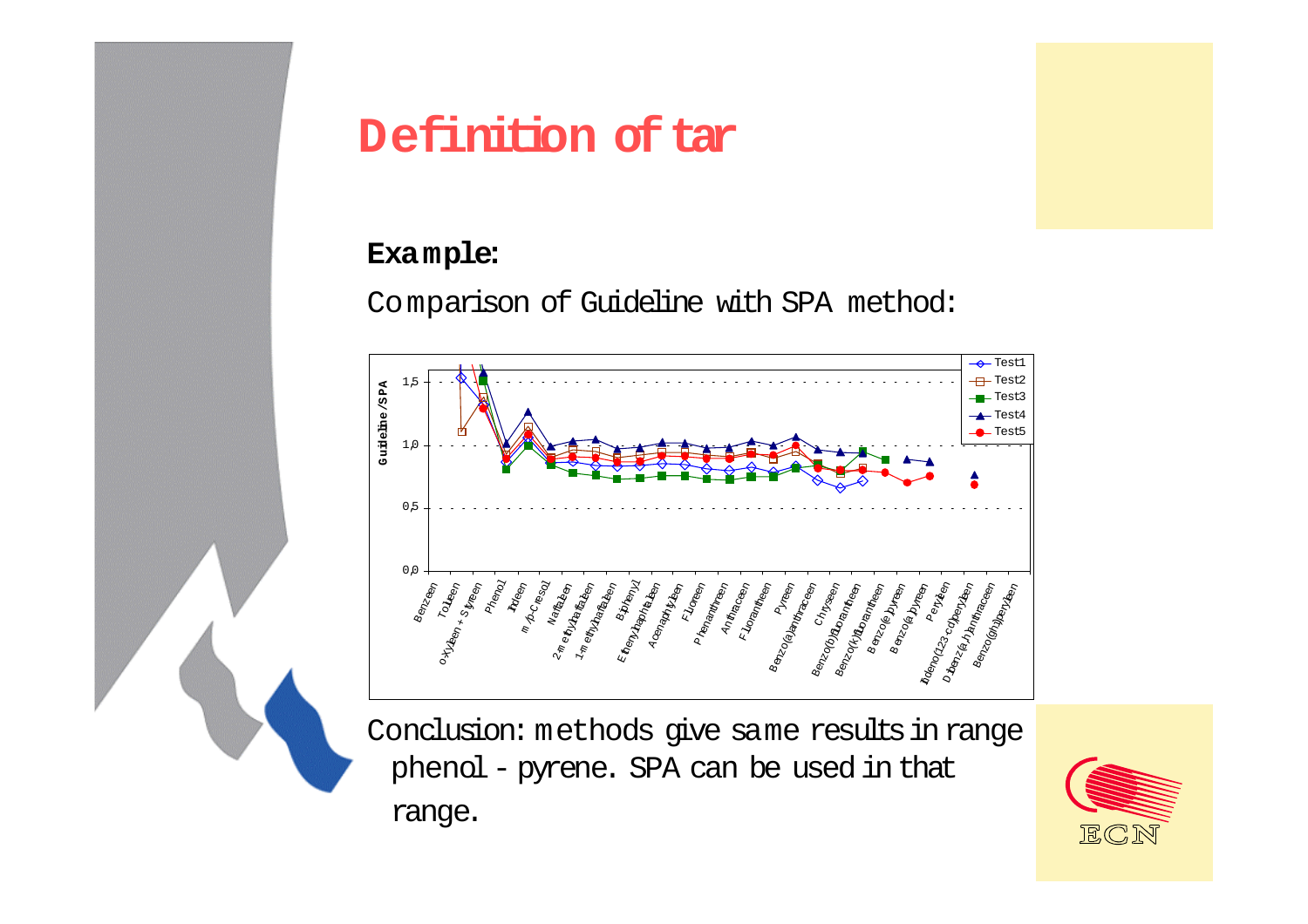## **Definition of tar**

In the Guideline we measure two concentrations:

- **Concentration of gravimetrictar** = evaporation residue at standard conditions (T, p, and t)
- Concentration of individual tar compounds = those to be expected in biomass producer gases are listed (updraft, downdraft and fluidised bed gasification)

Individual tar compounds: SPA can also be used (range phenol - pyrene, downdraft and fluidised bed gasifier tar compounds)

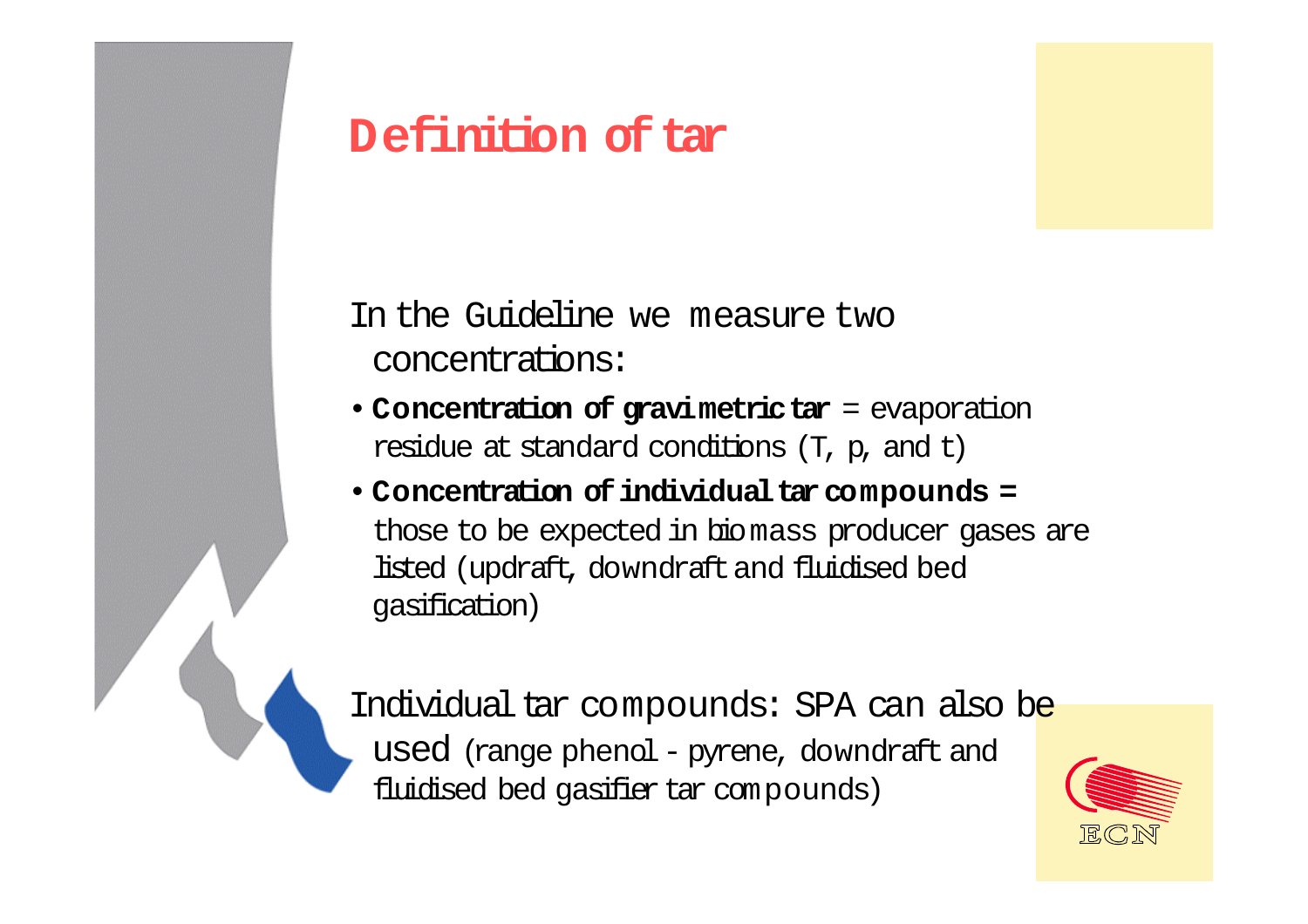## **Definition of tar**

### **In conclusion:**

- •Do NOT define the ambiguous word "tar"
- •Measure with own definitionReport what you have measured
- •For comparison of tar concentrations, use one basis for comparison (the Guideline): (a) measure numbers according to Guideline definitions

(gravimetric tar and/or single compounds); or: (b) use the Guideline

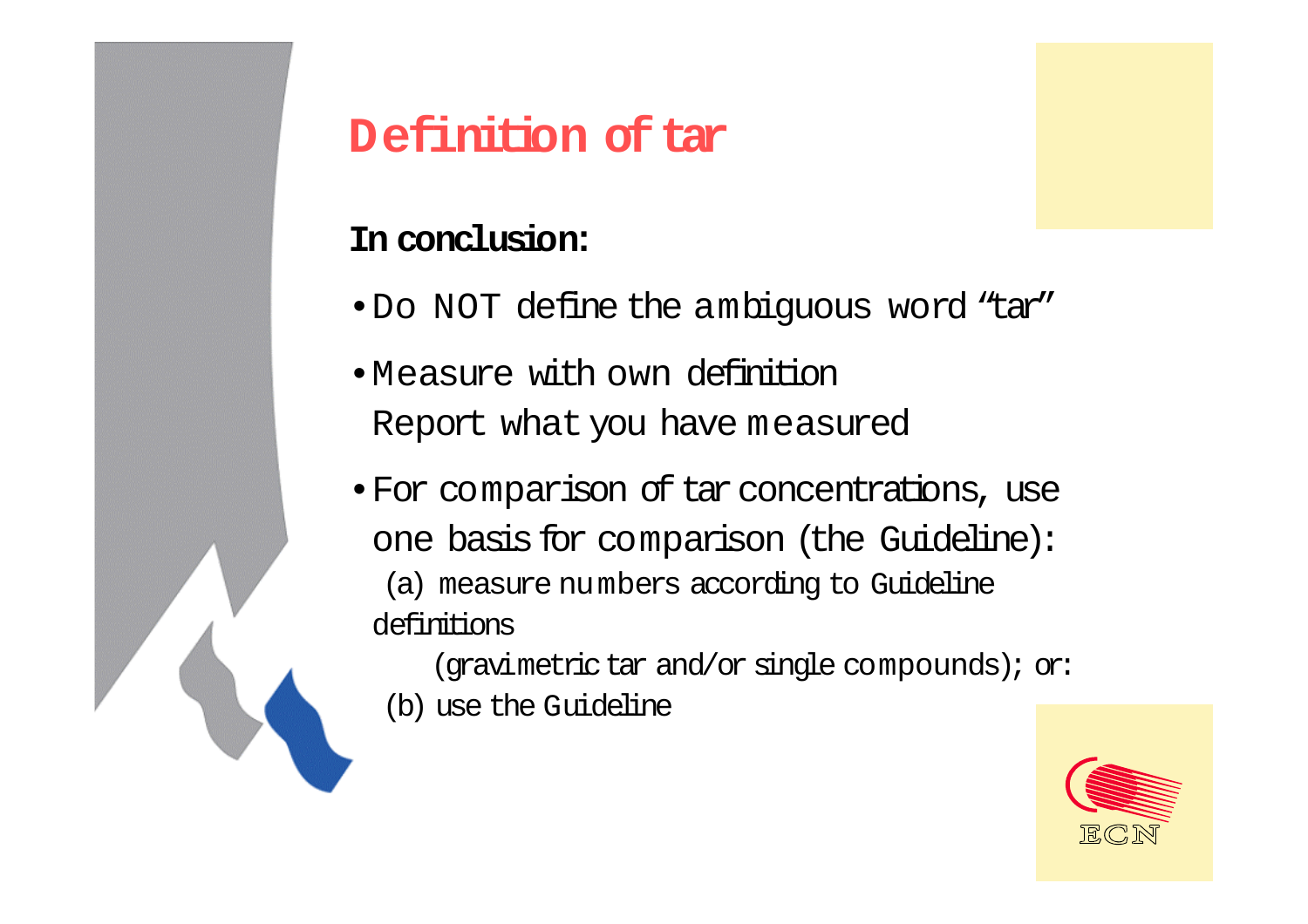

## **Use in practice,**

**Standardisation**

### **Implications for use**

- The above does NOT implicate:
	- Use of the Guideline ismandatory or necessary
	- We all should compare
- The above DOES implicate:
	- -If you want to compare your results with others, use a method that has been compared to other methods
- Practicalimplications that we foresee:
	- small gasifier systems: method that has been compared with Guideline. Result is gravimetrictar
	- larger gasifiersystems: idem or Guideline. Compounds
		- and/or gravimetrictar
	- com missioning of plants: idem, use one method! Guideline is preferred.

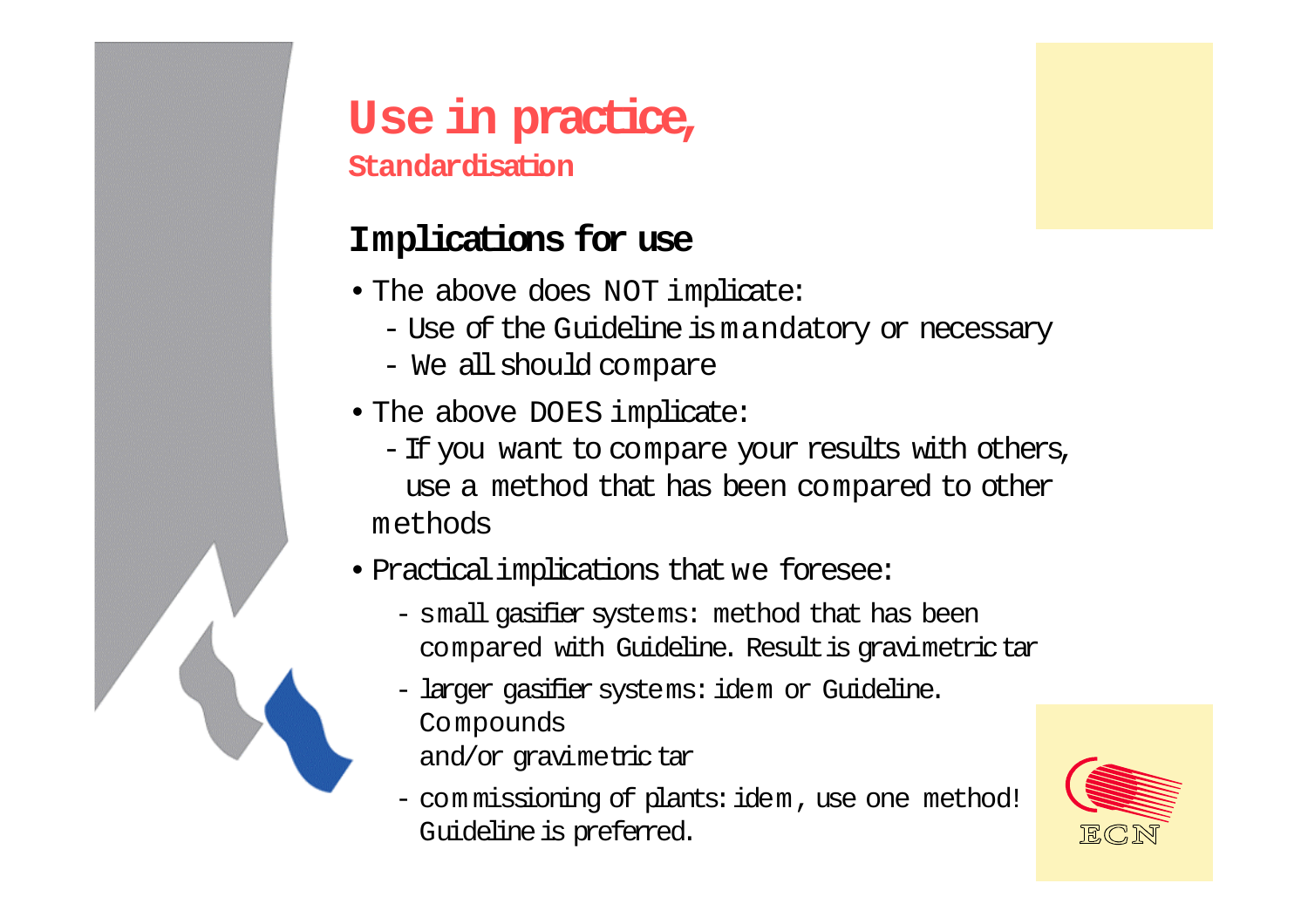### **Use in practice, Standardisation**

Standardisation needs:

- •data on accuracy and reproducibility
- •approval of national standardisation institutes

Standardisation = guarantee for quality

= > We believe standardisation is useful

A 2nd EU project has been applied for Aim of project is to standardise the Guideline into a CEN standard(CEN = Com mission Europeène de Normalisation)

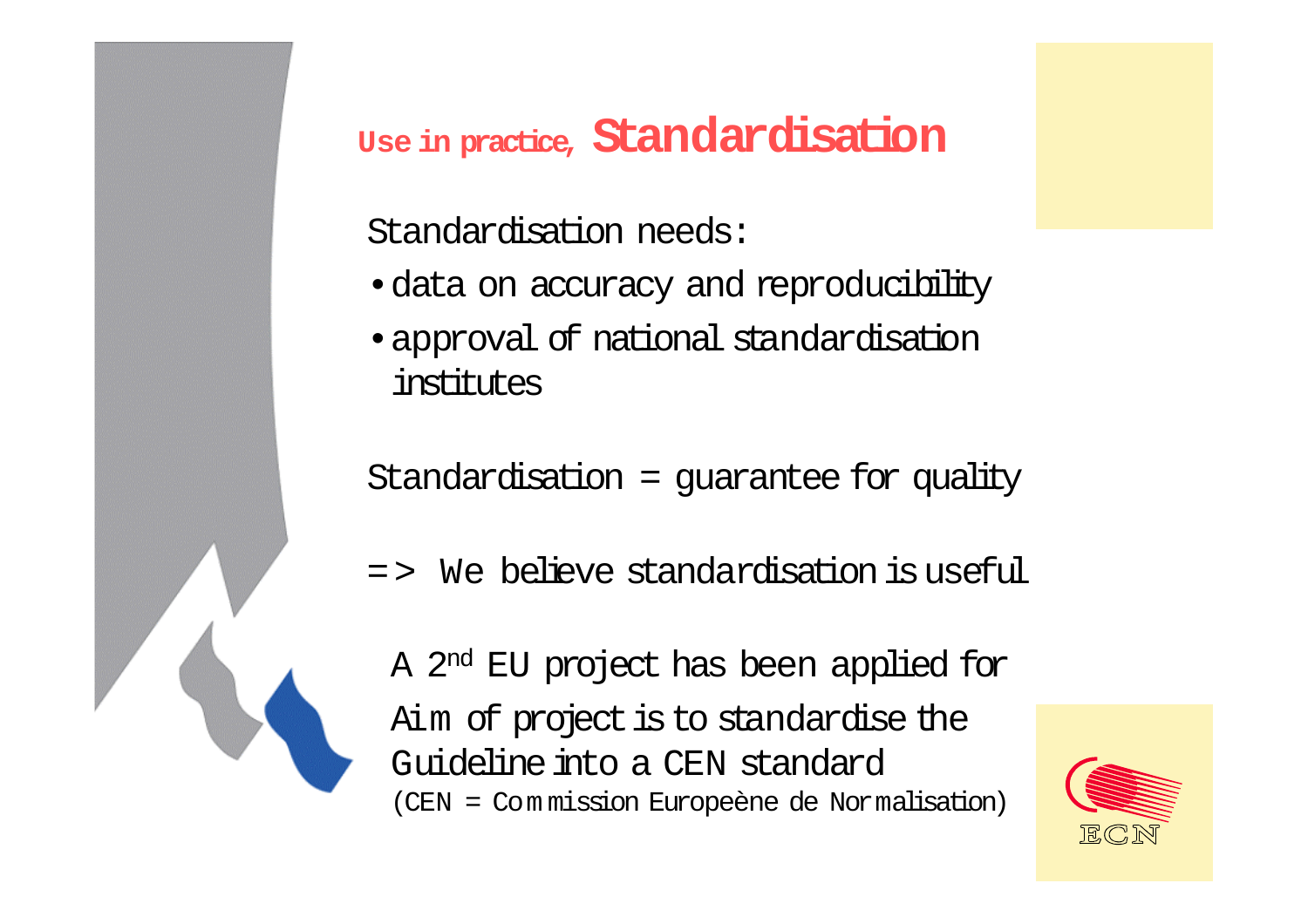## **Conclusion and Acknowledgement**

Conclusions are:

- Guideline has been prepared
- Sampling conditions are essential due to aerosol formation
- Definition of tar is controversial. We propose:
	- Do not define the general word "Tar"
	- Define what you measure and make sure everyone measures the same  $= (1)$  Guideline gravimetrictar and (2) GC based compound analysis
- Use the Guideline when appropriate Else use method that was compared to Guideline